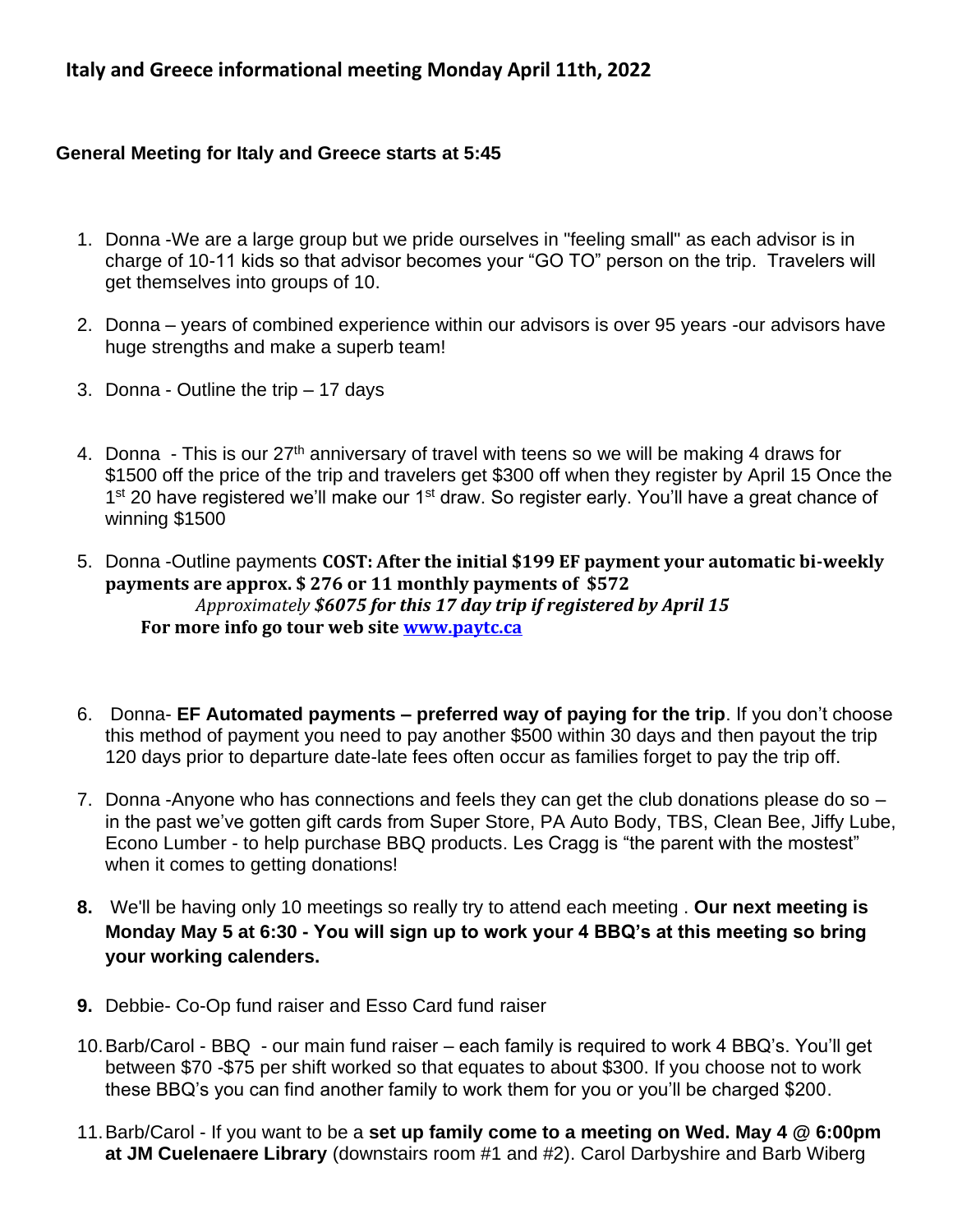will run this meeting. If you have questions or if you cannot attend this meeting call Carol Darbyshire at 960-2855(c) 763-2156 (h) or Barb Wiberg 763-7431(h)or 961-0418 (c) We always need new families' involvement and it's these families whose fund raising almost pays for the trip These families get paid the same as the working shifts **plus \$10 /day for gas.** If you'd like to be a set up person sign up after todays meeting with Carol and Barb in the foyer.

- 12.*Ellen -Other fund raiser - Raffle tickets, Spiffy Crew, Casino Pancake Breakfast, Exhibition Gates, Exhibition Garbage Pick Up, Kyla Art Show Tickets, Mowing Cemetery Grass, Face Painting at Waskesiu*
- 13.Ellen-Fund raised money stays with the Travel Club account to cover the tipping expense of \$240, the club fee of \$50 and the money conversion of travellers spending money. After this has been paid then the travel club write you back a cheque for over fund raised money OR send this money to EF to help pay off your trip.. However if you withdraw from the trip all fund raised money stays with the club.
- 14.Ellen Individual fund raising forms
- 15.Jana 1to1 and web site

# **16.Jamie - The Value of our PA Youth Travel Club:**

A) Travel inspires students to seek out their dreams and **approach the world with much more confidence and enthusiasm**

B**) Travel is often a "kick start"** to many other things in life like putting yourself "out there", like knowing you can overcome obstacles, like starting conversations with adults and many more.

C) Travel allows a student to be out of their comfort zone and know that this is a positive thing. **Travel gives the students a little "nudge" to do different things**, to enjoy different people, to try different foods and modes of transportation. Once students have experienced this little nudge they then will often continue 'nudging" themselves in their everyday life.

D) **Educational travel has a HUGE POSITIVE IMPACT** on students! Students **learn through the experiential learning** that is provided by travelling with our club on a daily if not hourly basis.

E) **Travel changes how a student perceives the world, our country, our city and your home. Travel brings a great new appreciation of living where they live and having the family they have!** 

# **HOW TO REGISTER ON LINE -ITALY and GREECE with a 4 day CRUISE - a 17 day tour (you only miss 5 days of school)**

• Go into **[www.eftours.ca](http://www.eftours.ca/) -** Go to students, then scroll down the page to **tour number** and put in

### 2470072TU then press enroll

• Follow the tabs putting in your pertinent info -make sure your **name** is spelt **EXACTLY how it** 

**appears on your passport** (there is a \$200 fine if we need to change the spelling after the tickets have been issued).